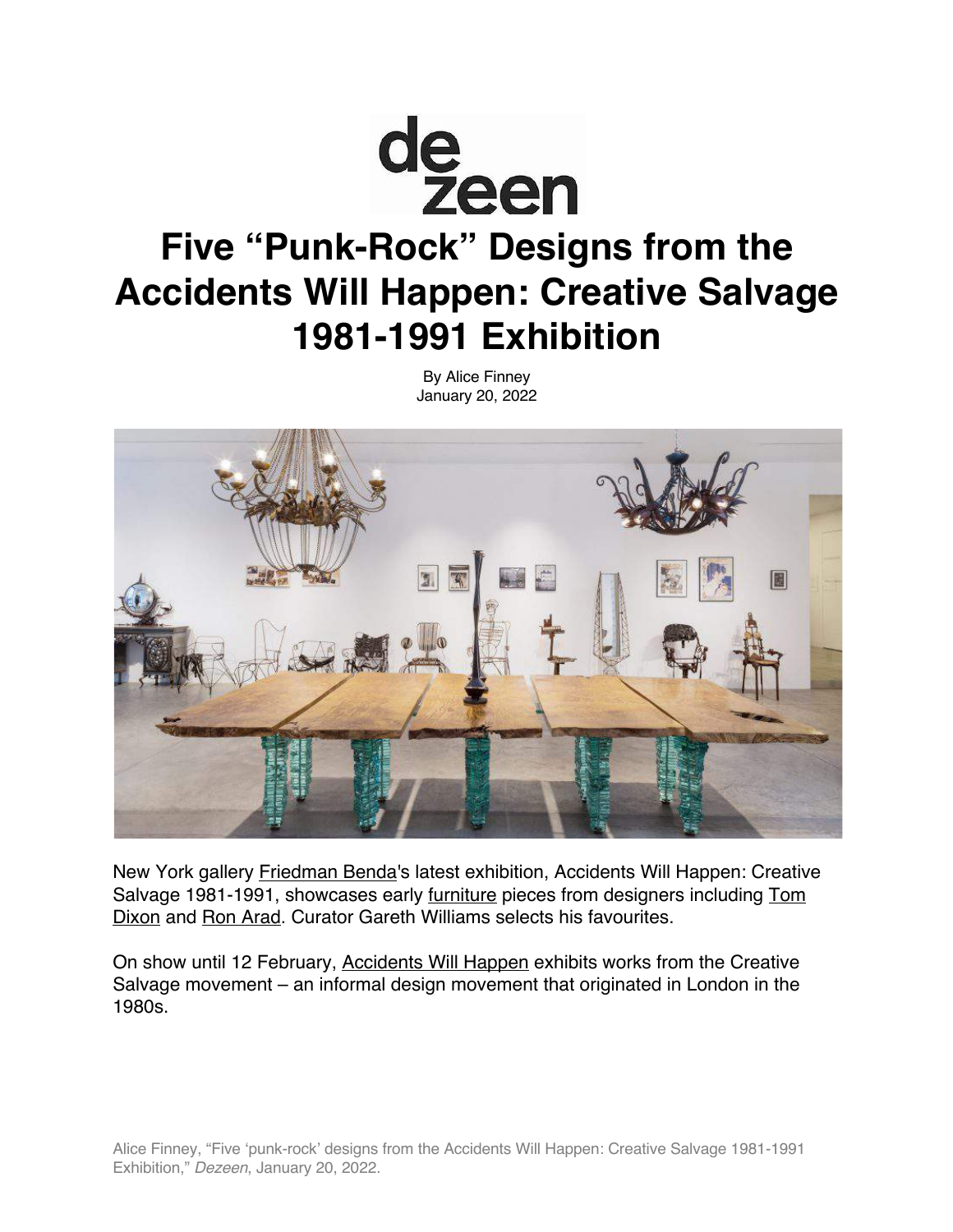

Accidents Will Happen exhibits early work by Tom Dixon and Ron Arad

Creative Salvage took off as an anti-establishment design practice against a backdrop of social upheaval and political dissent – exemplified by the 1981 Brixton riots and the miners' strikes that took place across the UK in 1984 to 1985.

Designers Dixon, Arad and Mark Brazier-Jones spearheaded the movement and made pieces from scrap metals, recycled building materials and industrial debris.

"There was a certain punk rock atmosphere, in the sense that they almost unwittingly made you realise that anybody can be a good designer," Friedman Benda guest curator Williams told Dezeen.

"All you need is the imagination and the most rudimentary materials and you can make design," he said. "Anyone could be a designer and anything could be designed."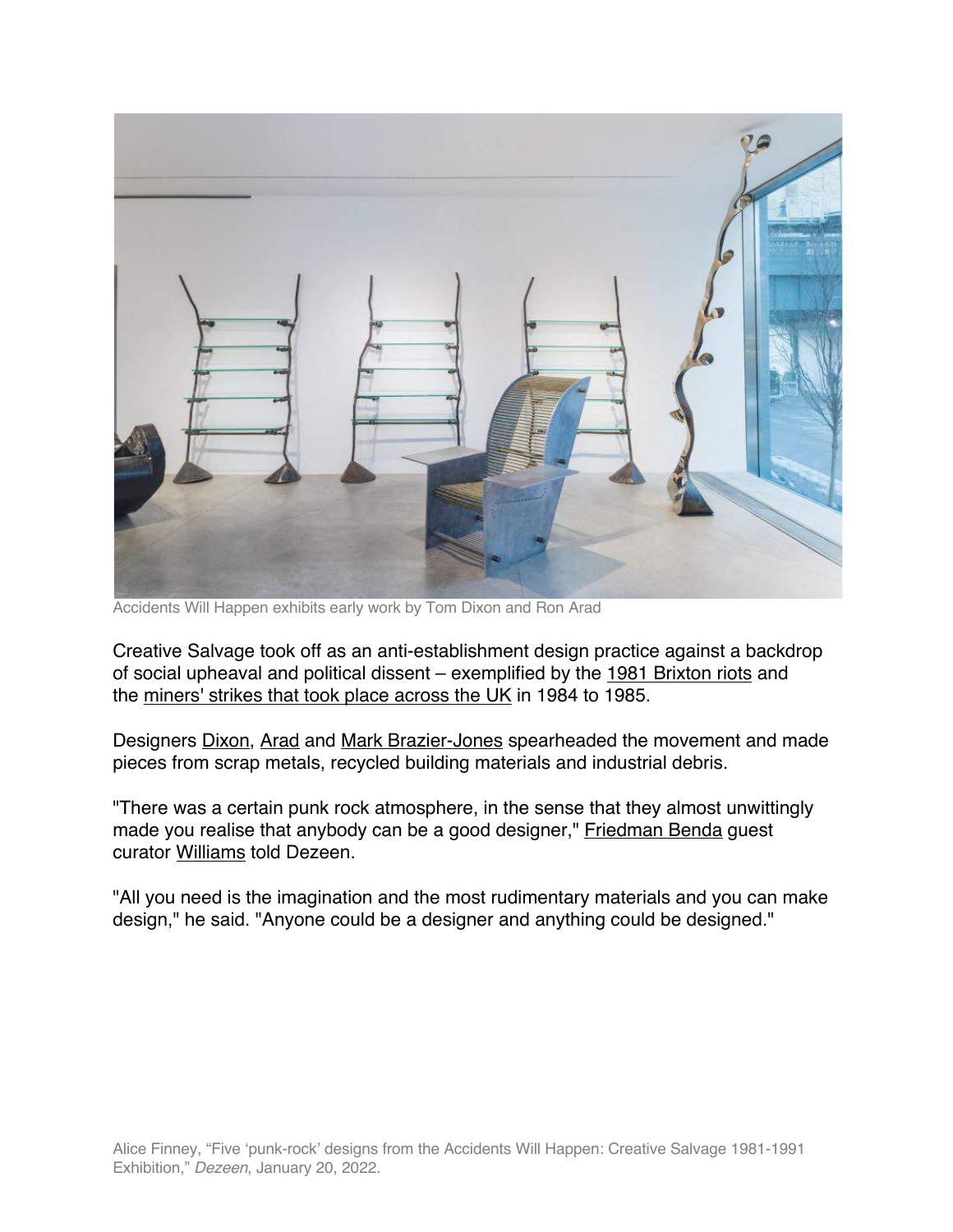

Furniture made from salvaged and scrap materials feature in the exhibition

Williams based the exhibition on a book he co-wrote ten years ago on the movement called "Cut and Shut: The History of Creative Salvage".

He believes that the influential period is often disregarded and overshadowed by the designers' later work. With Accidents Will Happen, he aims to reinsert the movement into the history of design.

"It was about looking at the best pieces by the key designers that formed that kind of core early work," Williams explained.

"That earlier work, which should be an exciting dynamic, has often been overlooked. So this was what I thought was a chance to kind of redress that."

Below, Williams shares why these five designs are his highlights of the exhibition: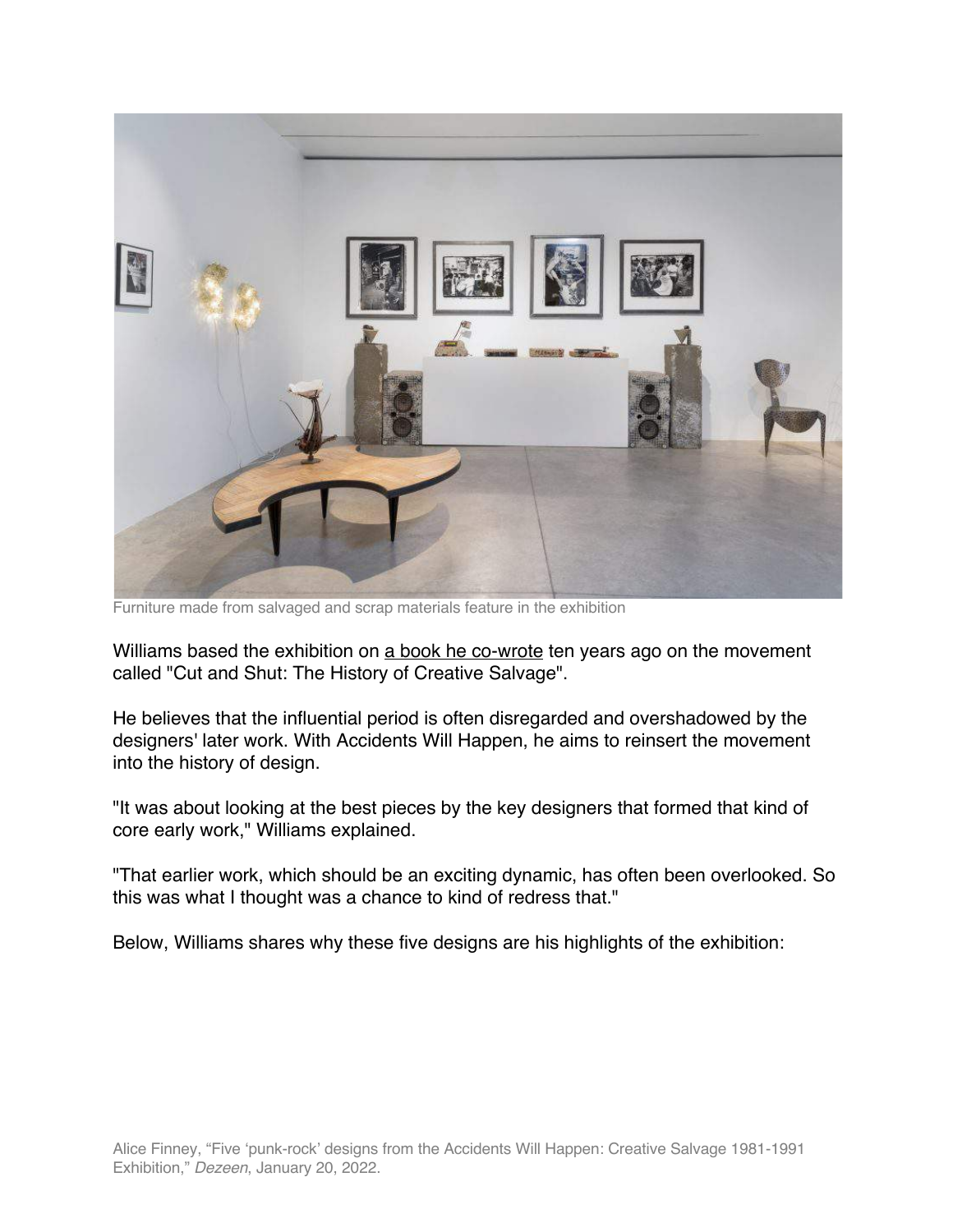

## **Horns Armchair by Ron Arad, 1985**

"Ron started off earlier than everybody else in 1981. And at that time, he was well known for his **Rover chairs** which incorporated old car seats. He was doing so well after the early stuff that it became a little bit creatively unexciting for him – he wanted to be more adventurous.

"This chair reflects that period where he first starts to transition. He makes it out of aluminium and sheet steel. It's a transitional piece where he starts using metal and that becomes volumetric metal and that becomes all the shiny, highly polished, curvaceous pieces that we know today."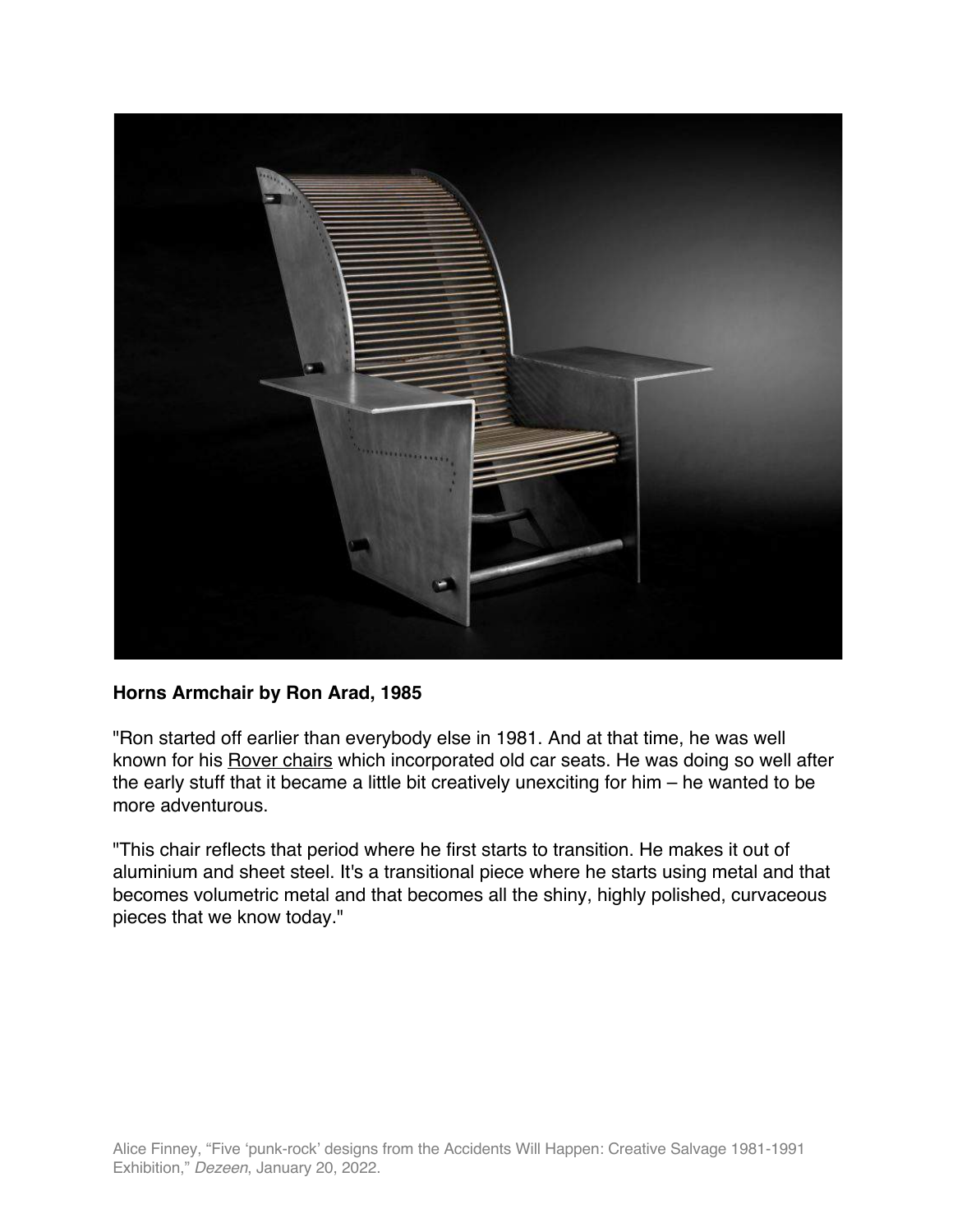

## **Chair by André Dubreuil, 1986**

"André joined the group and added a certain French sophistication to the kind of rawness that these guys were doing. He was much more business-minded and he was eager to refine things. When he started off, he created three fully formed design classics almost immediately – some of which are in the show. It was just incredible. He came from nothing and then suddenly he was making these design icons.

"His primary material early on was interesting. He used rebar, which is the metal reinforcement rods they put inside concrete to reinforce it. He basically shaped, bent and welded it into these elegant chair shapes.

"The reason I've included this chair is because it's a unique chair. This was a one-off and not many of these kinds of early pieces are around anymore, so it's important."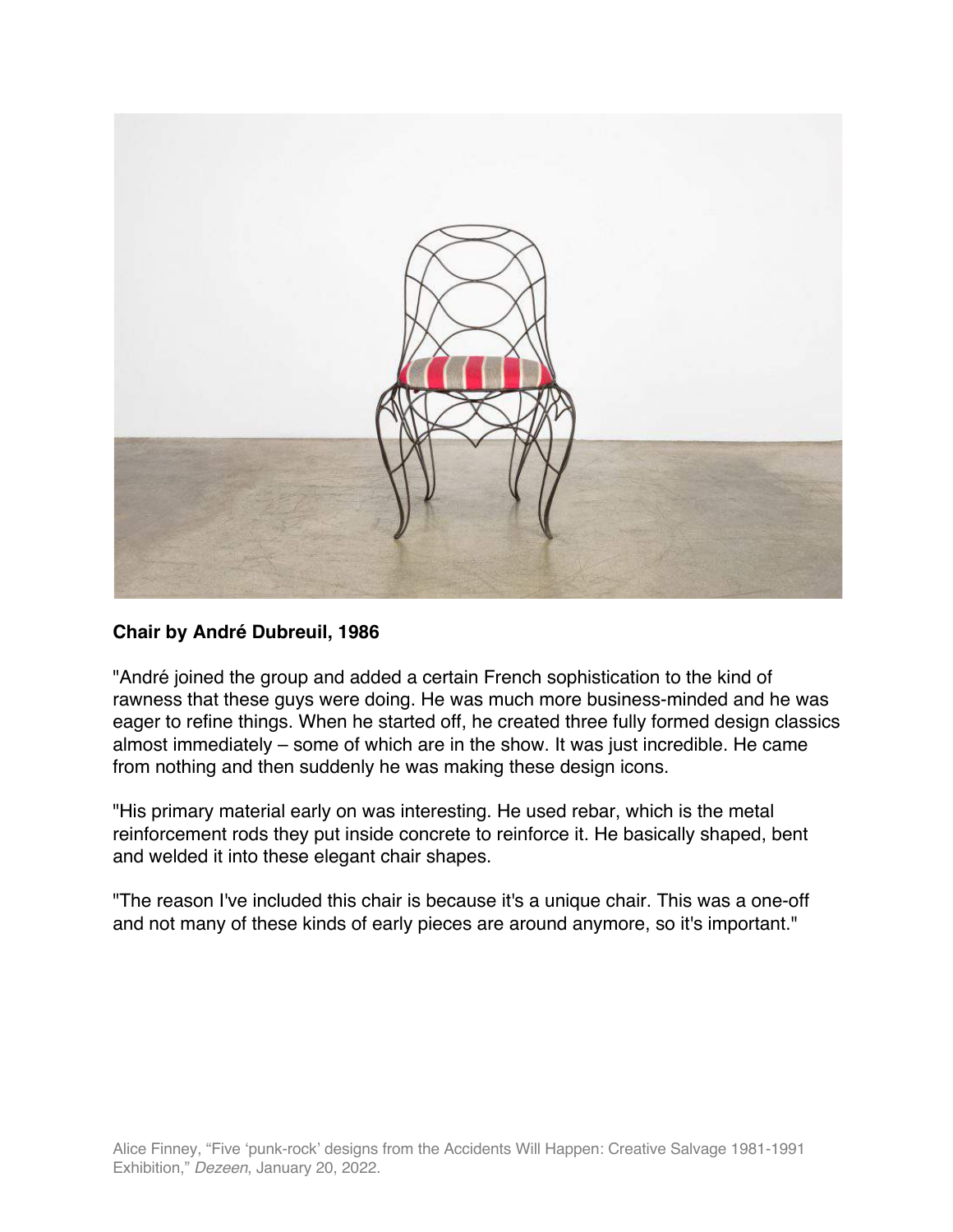

# **Blue Flame Wall Light Installation by Deborah Thomas, 1987**

"Deborah had a slightly different background. She studied theatre design and her pieces are all lighting. I love her lighting and really wanted to do them justice by showcasing them to a much wider audience.

"As they're so labour-intensive to produce, Deborah isn't that prolific and you'd have to visit either the V&A or the Ashmolean Museum to see them in person.

"They have this incredible balance, of being beautiful without losing their rawness, or 'punk-inspired anarchy' as Deborah herself describes it. The fragments of bottle she uses are carefully broken into smaller pieces using a small metal hammer before being suspended from wire. It's amazing that this level of control and patience results in such riotous organic forms."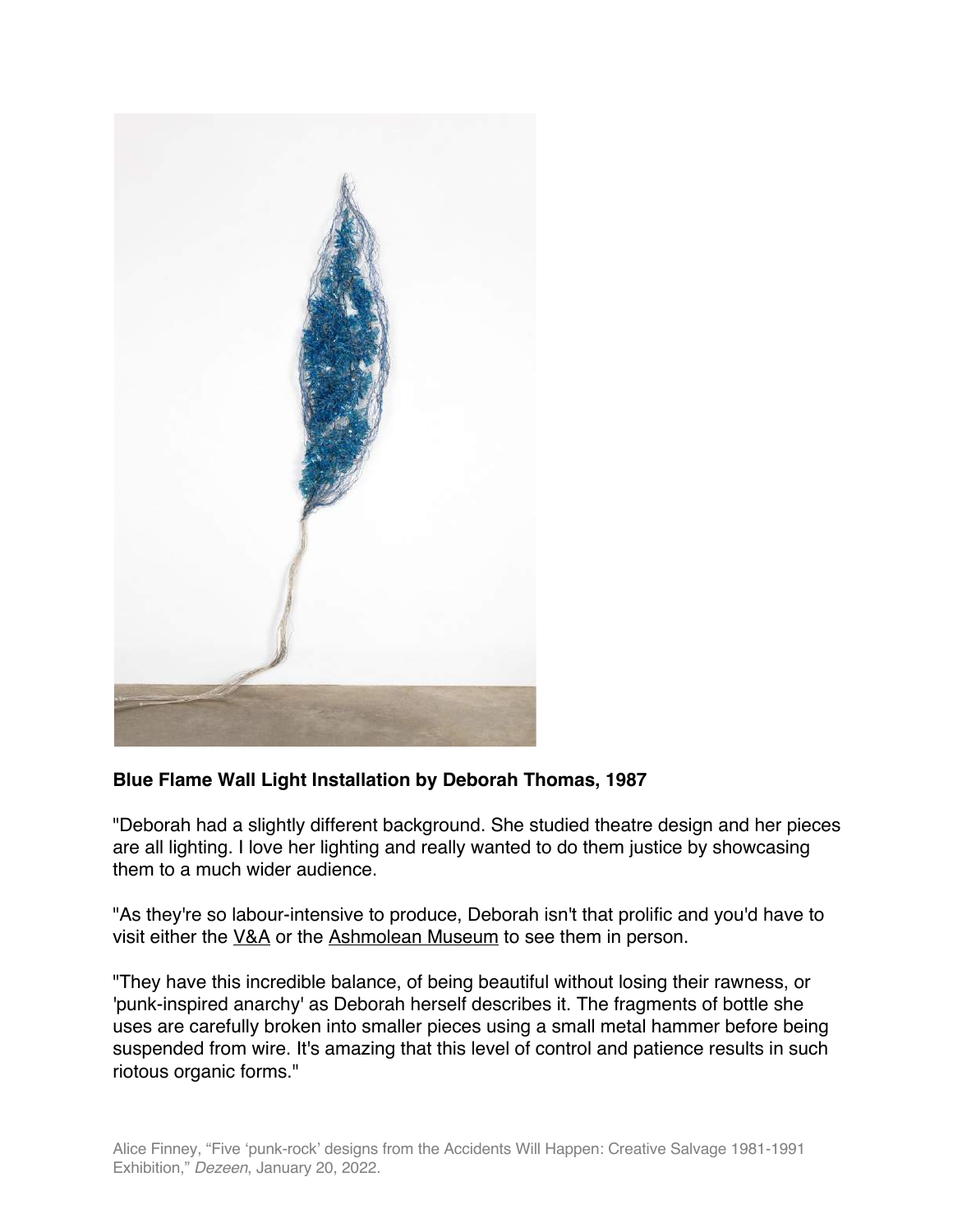

### **Robot Table by Mark Brazier-Jones, 1989**

"To me, that [the table] sums up what Creative Salvage was about. These designers broke all the rules. Partly, I think because they didn't know what the rules were. None of them were trained: none of them had been to design school. They were almost accidental furniture designers in many ways.

"The table looks like it could come out of the demolition derby. It's made of recycled materials. The granite tops were rescued from a skip: Mark was walking past a bank that was being renovated in Notting Hill in the 1980s and that was the facade of the building. He thought: 'I could make something out of that'. That's how this piece came about.

"I think that exemplifies the creative side of the movement and seeing opportunity in found objects."

### **Pylon Mirror by Tom Dixon, 1989**

"This marks a transition for Tom from the realisation that he was becoming a furniture designer by profession. They [the designers] started off doing it for fun, not taking it too seriously, enjoying what they're doing and then it morphed into this career.